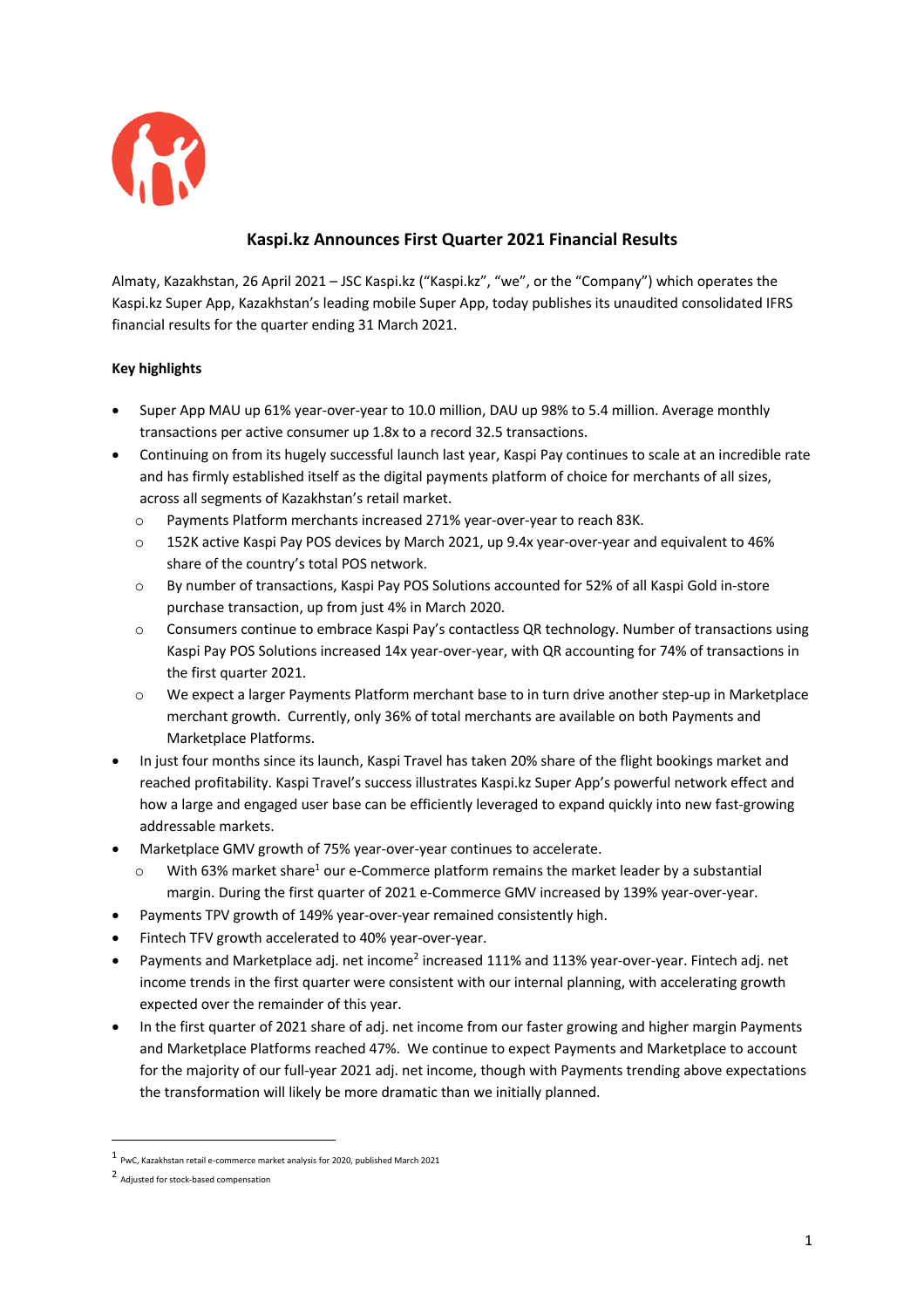- Upgrading Payments Platform KPI's to RTPV growth around 95% YoY, average growth in current account balances around 50% and adj. net income profitability of around 60%.
- Upgrading Fintech Platform Cost of Risk to below 2.5%, broadly offsetting lower yield from BNPL and Merchant Finance.
- Upgrading Kaspi.kz 2021 adj. net income guidance to above KZT410 billion, equivalent to more than 50% year-over-year growth. This compares with guidance of around KZT410 billion, provided just last month.

#### **Mikhail Lomtadze, Kaspi.kz CEO and co-founder, commented:**

#### *"2021 has got off to a fantastic start for Kaspi.kz.*

*This year our no.1 goal is to substantially scale our merchant base, primarily via the roll out of Kaspi Pay and Kaspi QR. By March 2021, Kaspi POS devices accounted for 46% of Kazakhstan's physical acquiring network, which is a phenomenal achievement in under 12 months. The runway ahead is substantial and in subsequent quarters we plan to significantly accelerate Marketplace merchant onboarding. By working hand- in-hand with merchants, we will accelerate their growth, create value for consumers and continue to turbocharge Kazakhstan's digital transformation.* 

*An expanded merchant base gives our consumers more reasons to transact through the Kaspi.kz Ecosystem and ongoing strong user momentum in the first quarter of 2021 is the best illustration of this. Super App MAU increased to 10.0 million, up significantly from 6.2 million in the same period in 2020, with engagement levels once again hitting record highs. DAU increased to 5.4 million, an increase of 98% year-over-year.*

*Strong user trends in turn drive rapid financials growth and in the first quarter our Payments Platform delivered the standout performance. As a result, we're already able to upgrade our 2021 Payments KPIs and financial guidance. That said, our Marketplace and Fintech Platform's GMV and TFV growth is accelerating and the outlook for all Platforms is very strong.* 

*In contrast to many of our Super App peers globally, our optimism isn't just about top-line growth, but even*  faster bottom-line growth. In 2021 we continue to expect the majority of our adj. net income to come from our *Payments and Marketplace Platforms and with our Payments Platform guidance upgrade today, this transformation is happening at an increasingly fast rate.* 

*The combination of our scale with consumers and merchants, joined by our own proprietary payment network puts Kaspi.kz in a completely unique playing field to capture the multi-year structural growth opportunity offered by digitalisation in Kazakhstan and the broader region. We have many plans to continue building on our success both this year and over the medium-term and find it difficult to be anything other than extremely optimistic about the future.* 

*We're pleased to upgrade our adj. 2021 consolidated net income guidance to above KZT410 billion, which is already higher than when we updated the market just last month."*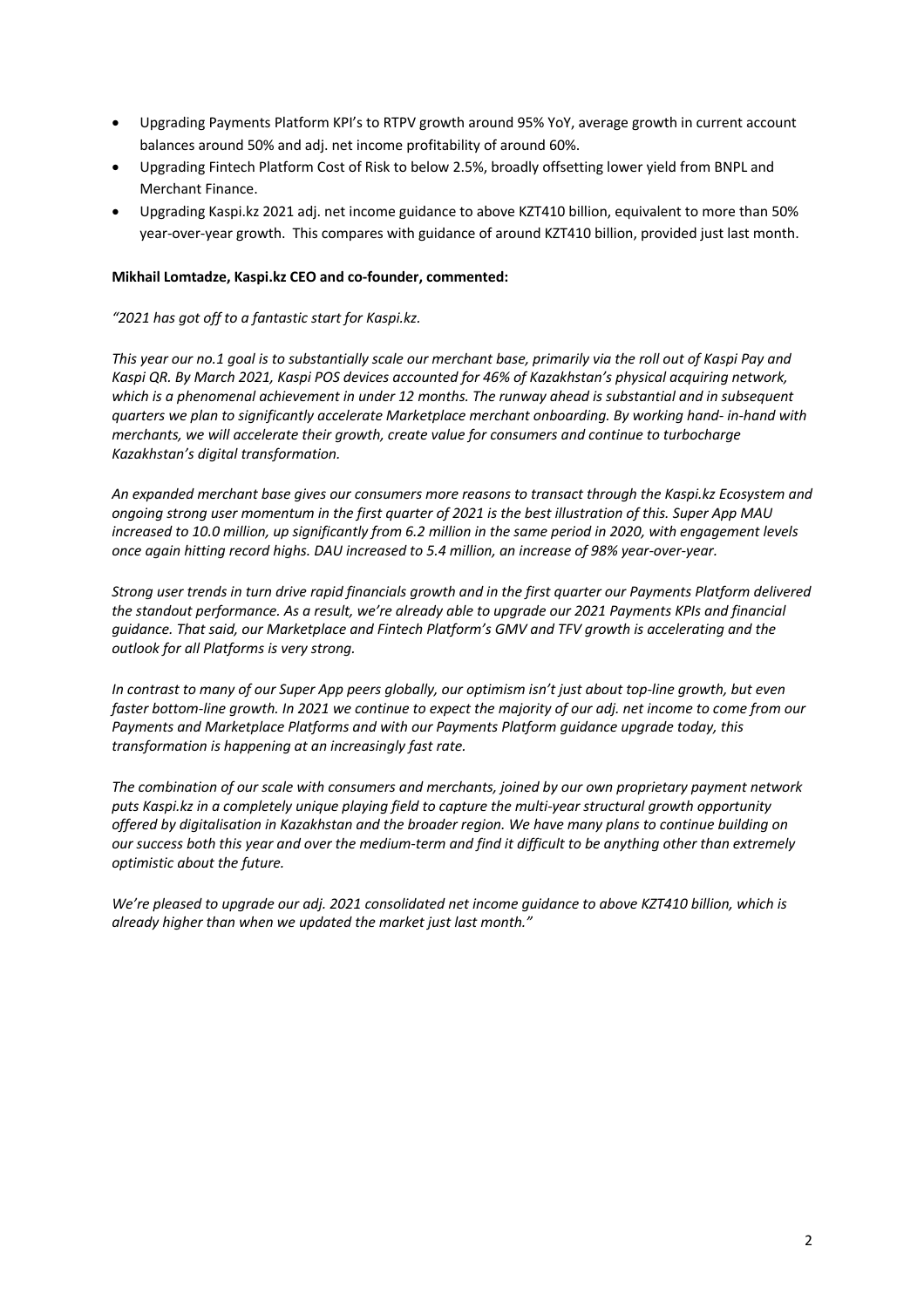### **10.0 million Kaspi.kz Super App users. Engagement at all-time highs**  *MAU up 61% to 10.0 million, DAU up 98% to 5.4 million, avg. 33 transactions per consumer/month*

Kaspi.kz's Super App serves as single gateway to our Ecosystem and gives our Payments, Marketplace and Fintech Platforms leading market positions and unrivalled competitive advantages.

Super App user and engagement levels continue to reach all-time highs. During the first quarter of 2021, Kaspi.kz Super App MAU (Monthly Active Users) increased by 61% year-over-year to 10.0 million.

Highly discoverable digital transaction linked products and services ensure the Kaspi.kz Super App is integral to consumers' daily lives. DAU (Daily Active Users) increased 98% year-over-year, a substantially faster rate than MAU. The ratio of DAU to MAU reached 54%, up from 44% during the quarter ending 31 March 2020, which is amongst the highest levels of user engagement of any Super App globally.

Engagement is closely tied to one of our most important strategic objectives, namely, to facilitate digital transactions across all areas of the typical household budget. Average monthly transactions per active consumer increased by 83% year-over-year to 32.5 from 17.8 during the quarter ending 31 March 2020.

To drive engagement and transaction levels even higher, our top strategic priority is to onboard as many merchants, as rapidly as possible. Total number of active merchants increased by 279% year-over-year reaching 88K. Only 36% of merchants are available on both Payments and Marketplace Platforms representing a substantial future growth opportunity. We expect that a high proportion of Payments Platform merchants will subsequently go on to become m-Commerce and e-Commerce merchants, enhancing the breadth and depth of their relationship with the Kaspi.kz Ecosystem.

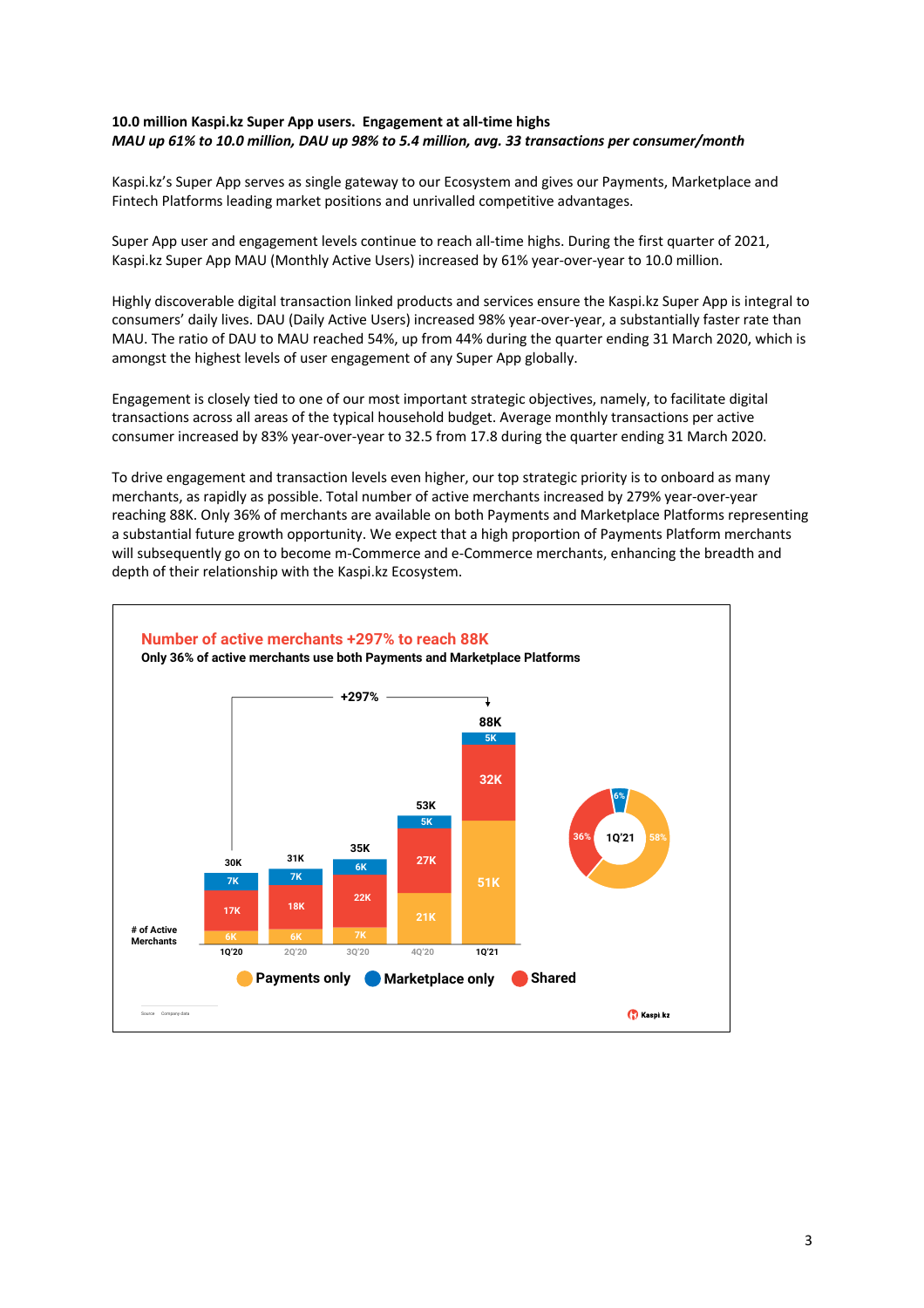

We will also launch new products and services and the success of Kaspi Travel, which has achieved 20% share of the flight bookings market in just four months, as well as being profitable on a stand-alone basis, shows that a large and highly engaged Super App user base can be leveraged into new sizeable and fast-growing addressable markets.

Underpinned by the success of Kaspi Pay we continue to see multiple opportunities across all aspects of our Ecosystem to drive consumer, engagement and transaction growth, well into the future.

# **Kaspi.kz 1Q21 financial highlights**

### *Payments and Marketplace adj. net income up 111% and 113% YoY & accounted for 47% of net income*

During the first quarter of 2021, total revenue increased 14% year-over-year to reach KZT182,793 million. Topline growth was powered by our Payments Platform which despite a long track record delivering consistently high growth, continues to surprise on the upside. Our Marketplace Platform saw a substantial GMV acceleration, across both its e-Commerce and m-Commerce propositions, combined with a materially higher take-rate. Although Fintech revenue declined, this was mainly the result of KZT11 billion unrealised FX revaluation gains, that arose in the first quarter of last year, due to heightened expectations of currency devaluation and were then largely reversed in the second quarter of 2020. Lower yielding Buy-Now-Pay-Later (BNPL) and Merchant Finance products also impacted Fintech revenue, but these trends are in line with our internal budgeting and long-term strategic plan. We expect Fintech revenue to return to growth over the remainder of 2021.

For the quarter ending 31 March 2021, adj. net income increased 25% year-over-year to KZT78,620 million. Adj. net income margin increased to 43.0% from 39.3% during the same quarter in 2020. Our profitability has benefitted from material cost savings as we have transitioned payment volumes away from third-party network providers to our own proprietary payments network and the operating leverage inherent in both our Payments and Marketplace platforms, partially offset by softer but expected Fintech trends.

Our net income mix continues to transform rapidly and for the quarter ending 31 March 2021 our faster growing Payments and Marketplace Platforms accounted for 47% of net income, up from 28% in the same period in 2020.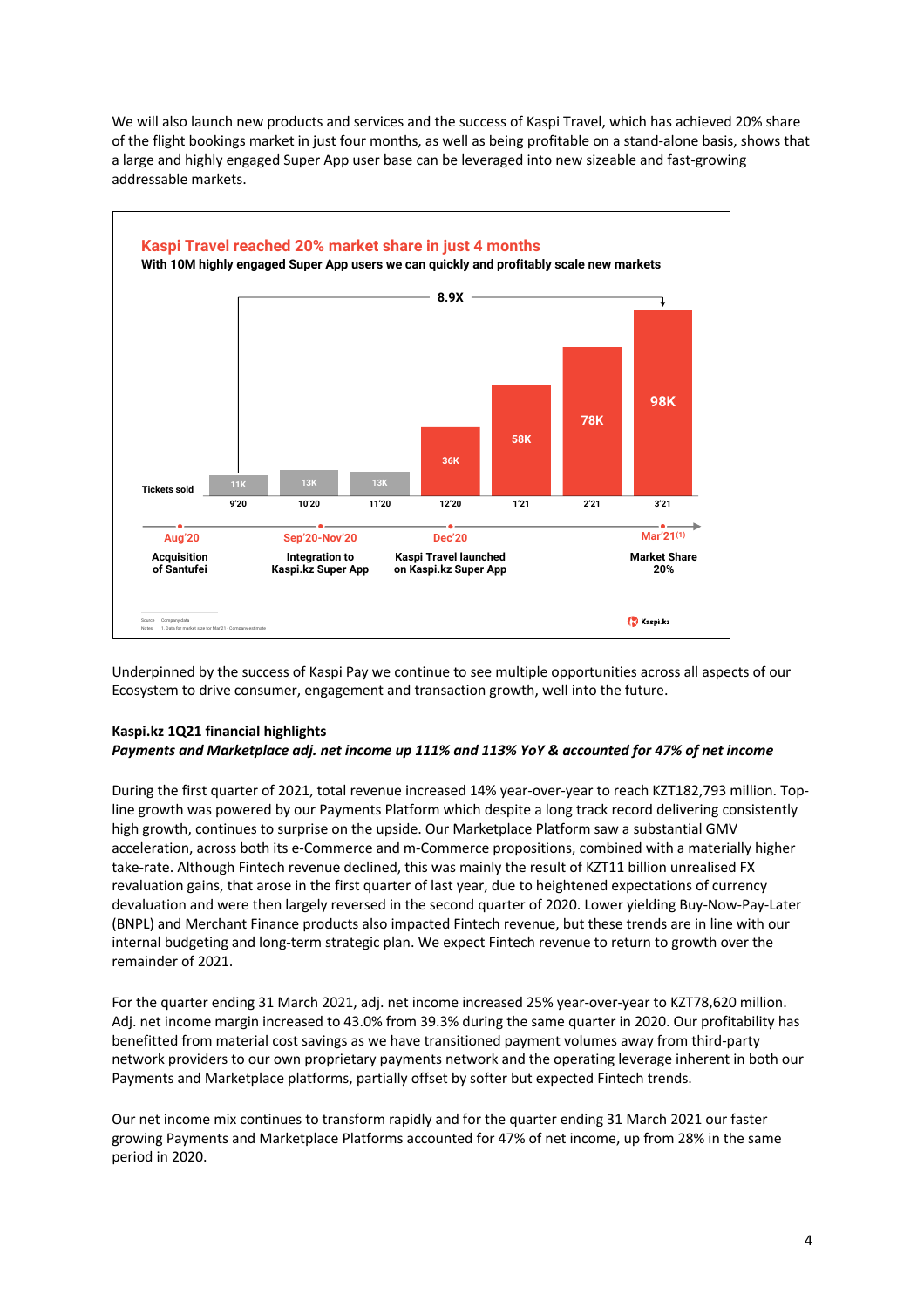We continue to expect Payments and Marketplace to account for the majority of our full-year 2021 adj. net income.



### **Payments Platform**  *RTPV up 98%, revenue up 76% & adj. net income up 111% YoY*

Our Payments Platform has always offered consumers a highly convenient way to shop, pay bills and make peer-to-peer (P2P) payments via the Kaspi.kz Super App. As has been the case globally, COVID-19 has accelerated consumer adoption of contactless mobile payments and our focus now is on helping merchants and consumers emerge stronger from the pandemic.

Payments Platform and P2P payments specifically is also amongst our most important tools to attract new consumers and increase engagement, making it illustrative of the health of the broader Kaspi.kz Ecosystem. With this in mind, we continue adding new opportunities to spend and pay, which is a function of adding new merchants. In the first quarter of 2021, we accelerated merchant onboarding yet again, up 271% year-overyear to 83K merchants. The real benefit of this will come in subsequent quarter as new merchants gradually shift a growing share of their volumes to Kaspi Pay.

As we give our consumers new opportunities to pay, consumer growth has shown no signs of slowing. Payments Platform active consumers increased 51% year-over-year, to reach 8.2 million, in the first quarter of 2021.

By creating our own closed-loop proprietary payments network, we have eliminated the need for 3rd party processors and our Payments Platform offers merchants and consumers at scale, a complete end-to-end experience. The result is that Kaspi Pay has firmly established itself as a major disruptive force, becoming the digital payments platform of choice for all types of merchants in Kazakhstan.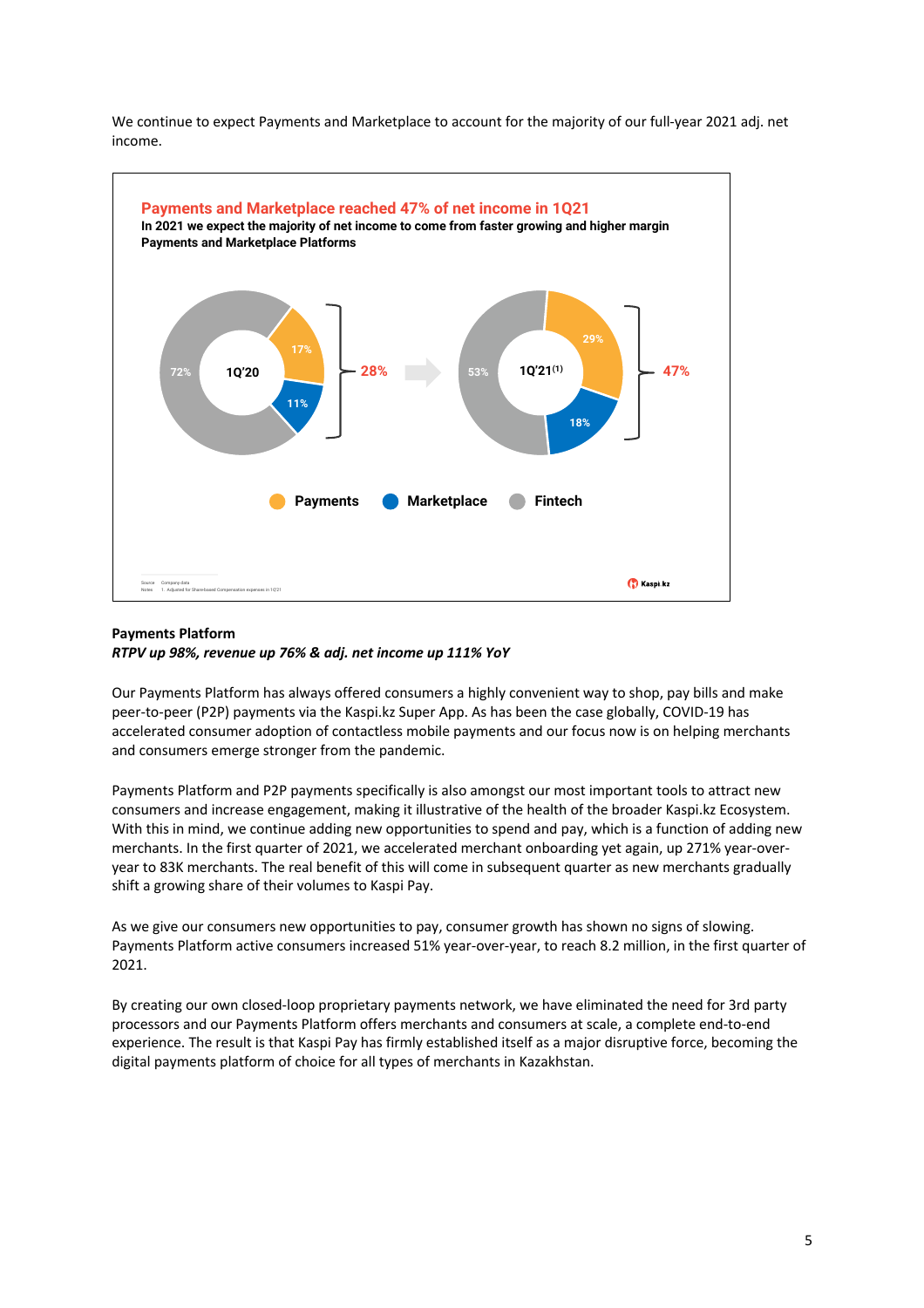

We achieved 152K active Kaspi Pay POS devices by March 2021, up 9.4x year-over-year and equivalent to 46% share of the country's total POS network.

This unique and disruptive proposition, led Kaspi Pay POS Solutions to reach 52% of all Kaspi Gold POS in-store retail transactions in March 2021, up from 38% just three months earlier and 4% in March 2020.

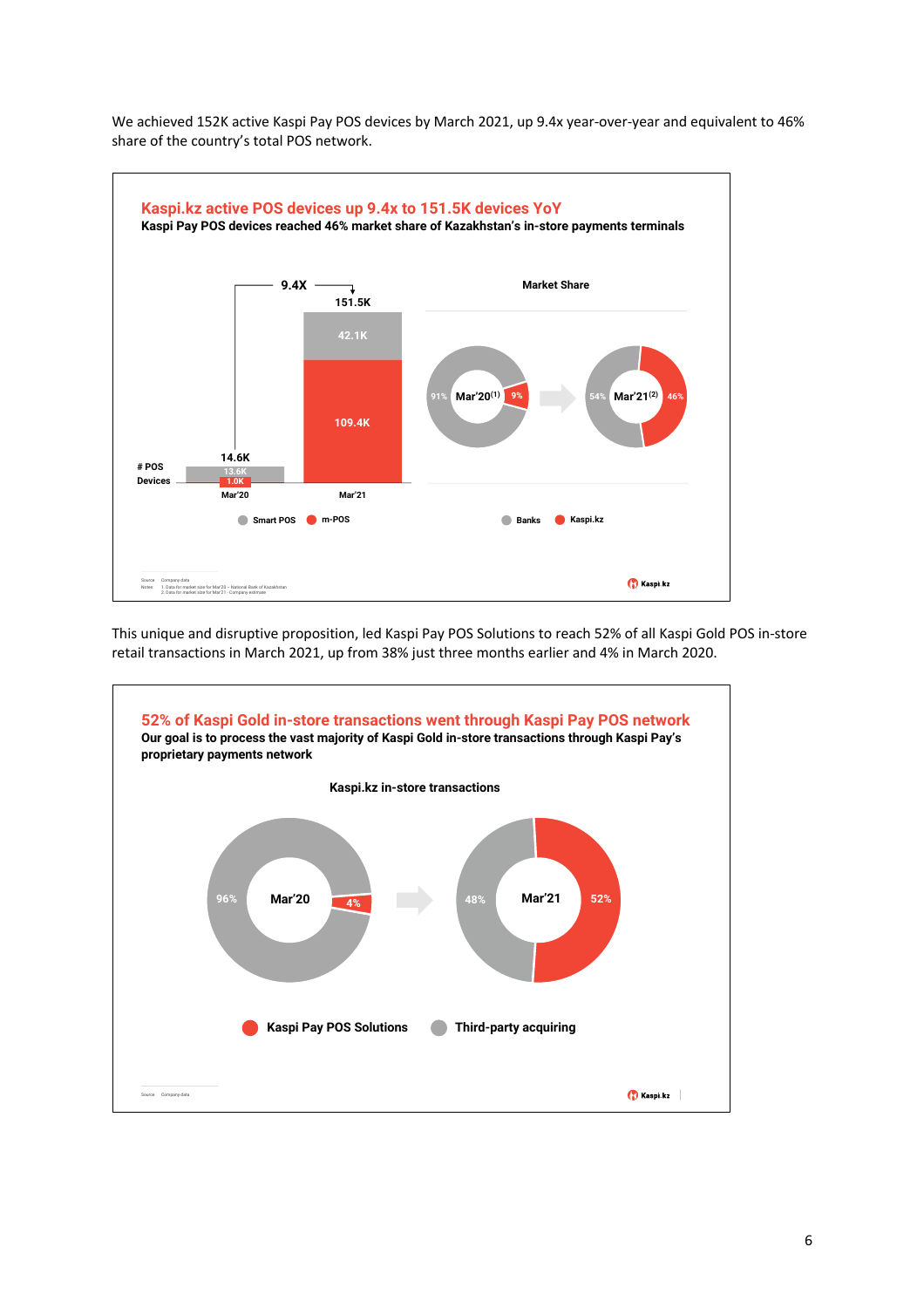

Consumers continue to swiftly embrace Kaspi Pay's contactless QR technology. Number of transactions using Kaspi Pay POS Solutions increased 14x year-over-year, with QR accounting for 74% of transactions in the first quarter 2021.

For us Kaspi Pay's initial success is just the start of a multi-year strategy, as we set out to transform commerce for merchants. With all consumer and merchant metrics showing rapid momentum, we're in an incredibly strong position to lead the digital transformation of payments and shopping in Kazakhstan and over time across the wider region.

During the quarter ending 31 March 2021, Total Payment Value (TPV) increased by 149% year- over-year to reach KZT8.7 trillion. Revenue Generating TPV (RTPV) increased 98% to reach KZT2.3 trillion.

Average balances increased 90% year-over-year to KZT444 billion. Consumers move funds to Kaspi.kz to facilitate future transactions and rapid growth in accounts is an encouraging lead indicator for future RTPV growth.

Payments Platform revenue grew by 76% year-over-year to reach KZT40,100 million. Take-rate in the quarter ending 31 March 2021 was 1.2% in line with our 2021 full-year guidance of 'around 1.2%'.

For the quarter ending 31 March 2021, Payments Platform adj. net income increased by 111% year-over-year to KZT22,845 million, with net income profitability of 57.0% up significantly from 47.5% in the first quarter of 2020. Payments Platform profitability continues to benefit from cost savings as we transition payment volumes away from third-party network providers to our own proprietary payments network, combined with the platforms inherent operating leverage.

For the remainder of this year we will continue to aggressively ramp-up our merchant base and expect this to 1) contribute to substantial growth in RTPV per consumer, 2) a more diverse mix of Payments Platform revenue streams and 3) higher profitability as our proprietary network disintermediates third party costs.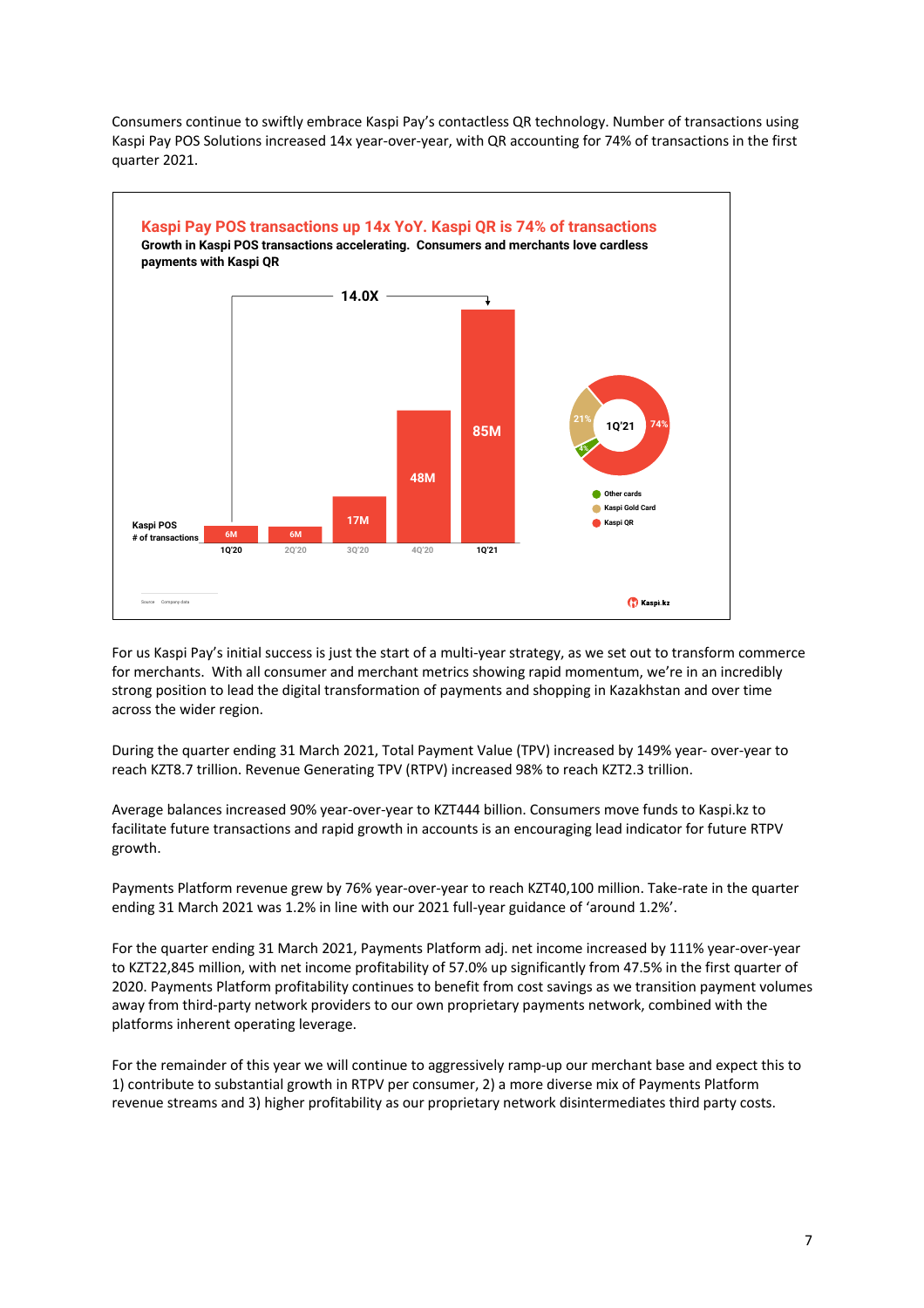With Payments Platform KPIs and financials accelerating we are upgrading our 2021 guidance. Kaspi Pay is less than a year into its journey and we remain extremely positive about the outlook for our Payments Platform in 2021 and beyond.

#### **Marketplace Platform**

### *e-Commerce GMV up 139%, m-Commerce GMV up 77% & adj. net income up 113% YoY*

Our Marketplace Platform connects both online and offline merchants with consumers, enabling merchants to increase their sales using an omnichannel strategy and consumers to buy a broad selection of products and services from a wide range of merchants. COVID-19 related restrictions on the operation of physical retail have led to significant changes in the shopping behaviour of consumers, and our Marketplace Platform with its 63% market share in e-commerce and Kaspi Delivery solution is perfectly positioned to meet shoppers and merchants rapidly evolving needs. As street retail continues to open up, our advantage is a single brand experience, irrespective of online or offline.

Just as in our Payments Platform, the rapid expansion of our merchant base is an important strategic objective this year. During the quarter ending 31 March 2021, Marketplace merchants reached 36.6K, up 52% year-overyear. We expect merchant growth to accelerate significantly over the reminder of the year, with more merchants leading to faster growth in new consumers and GMV per consumer.

Our Marketplace platform continues to rapidly evolve in line with our strategic plan, namely; e-Commerce accounted for 45% of Gross Merchandize Value (GMV), up from 33% in the first quarter of 2020.

Marketplace GMV increased 75% year-over-year to KZT278 billion for the quarter ending 31 March 2021, which is a substantial acceleration in momentum from the end of 2020. Growth was driven by accelerating trends in both e-Commerce and m-Commerce. During the first quarter of 2021, e- commerce (GMV) growth reached 139% year-over-year. M-commerce, our solution to digitalize shopping at offline merchants, benefited as street retail continued to reopen and delivered 77% year-over-year GMV growth.

An 118bps year-over-year increase in take-rate to 8.2% in the quarter ending March 31 2021 resulted in Marketplace revenue growing significantly faster than GMV, increasing 105% year-over-year to KZT23,289 million. Higher take-rate is the result of ongoing mix shift away from consumer electronics, the success of our promotional activities and to a lesser extent our initial efforts to monetize Kaspi Logistics and Kaspi Marketing Services.

The expansion of free delivery for consumers was an important contributor to accelerating e-Commerce trends. In the quarter ending 31 March 2021 delivery volumes, whether delivered by Kaspi or merchants themselves, increased 284% year-over-year. Kaspi Delivery's footprint has been expanded to 73 cities, up from 54 twelve months ago.

For the quarter ending 31 March 2021 adj. net income reached KZT14,455 million, representing an 113% increase year-over-year. Net income profitability increased to 62.1% from 59.7% in the same period in 2020. Higher profitability was achieved despite the ramp-up in delivery volumes, which at this stage are a negative drag on profitability. For 2021 we continue to expect Marketplace adj. net income profitability to be around high-60%.

Going forward, we believe the breadth and depth of our merchant proposition is one of the most important drivers of GMV/consumer and our long-term competitive advantage. In this regard, we expect to continue merchant onboarding at elevated levels. With an enhanced merchant offering, we expect to see Marketplace GMV growth accelerate further in 2021, with high growth and improving profitability sustainable well into the mid-term.

#### **Fintech Platform**

*TFV up 40% YoY, Buy-now-pay-later reached 37% of origination, FY21 CoR now expected to be below 2.5%*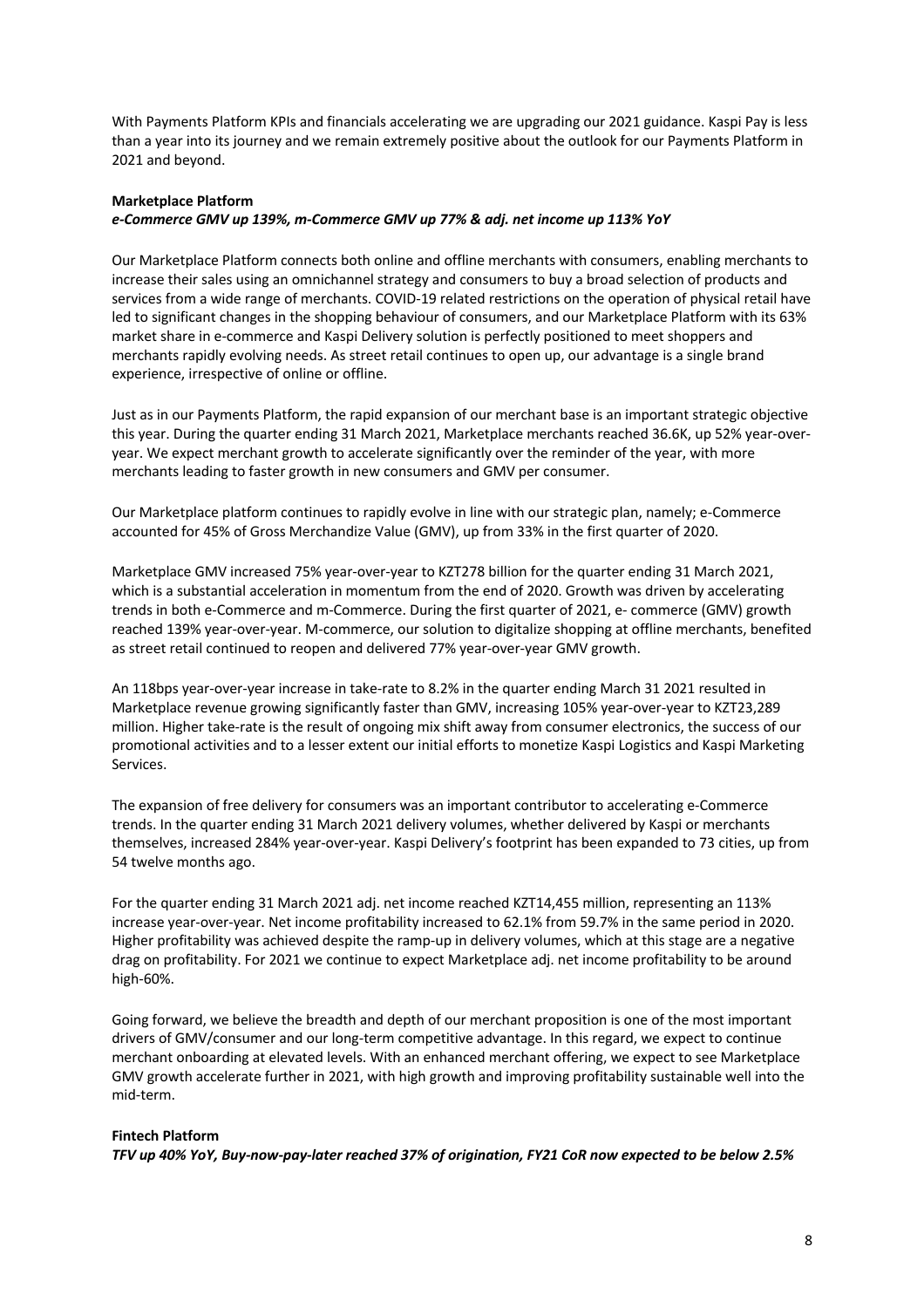The short-term nature of all our financing and more specifically BNPL products allow us to quickly ramp-up or scale back origination as we observe changes in the consumer environment. During the first quarter of 2021, Total Finance Value (TFV) accelerated 40% year-over-year to an all-time high KZT723 billion. This is another step-up compared with 12% growth in the final quarter of 2020 and in sharp contrast to 14% and 62% declines in the third and second quarters of 2020 respectively.

Our average net loan portfolio increased by 12% year-over-year, reaching KZT1.4 trillion for the quarter ending 31 March 2021. Overall loan portfolio growth below origination growth in part reflects higher early repayments levels, as an increasingly healthy consumer returns to behaviour more comparable with prepandemic trends. With the consumer backdrop continuing to improve and our increased focus on low ticket BNPL origination we expect a further uptick in portfolio conversion throughout the remainder of 2021.

Yield decreased to 29.8% from 32.1% during the quarter ending 31 March 2020. Gradually declining yield reflects changes in the product mix, with general purpose consumer loans accounting for a lower share of TFV. Buy Now Pay Later accounted for 37% of origination in the first quarter of 2021, up from 30% in the first quarter of 2020. Our new Merchant and Micro Business Finance products continue to gain traction quickly, accounting for 5% of TFV in 1Q21.

Our consumers enjoy the simplicity and convenience of BNPL and for our merchants BNPL is a highly effective tool to drive higher conversion and sales. As a result, we will continue strategically prioritising BNPL in 2021 and although this will mean a slightly lower Fintech yield, it will have positive implications for our CoR and should be more than offset by the benefits of higher Marketplace transactions and GMV.

Fintech Platform active lending consumers reached 3.6 million during the quarter ending 31 March 2021, equivalent to an increase of 5% year-on-year. Growth in new active consumers is at a slower rate than in our Payments and Marketplace Platforms, in part reflecting our more cautious approach to new customer origination and bias towards origination for existing customers.

Active deposit consumers however increased 33% year-over-year as consumers increasingly transfer funds into the Kaspi.kz Ecosystem, fuelling growth in our Payments and Marketplace Platforms and leaving us well positioned to fund higher TFV origination during the rest of 2021. Our loan to deposit ratio decreased to 67% from 78 % in the first quarter of 2020.

During the quarter ending 31 March 2021 our underlying credit related cost of risk improved to 1.9% from 2.1% in the first quarter of 2020. Improving cost of risk reflects mix shift in favour of lower risk BNPL, the strength of our data driven real time risk management capabilities, as well as our continuous efforts to improve the success of our collection processes. With consumer behaviour having largely normalised, we now target full-year 2021 CoR to be below 2.5%, an improvement on our previous guidance of below 3%.

Fintech Platform revenue declined by 5% year-over-year reaching KZT119,404 million during the quarter ending 31 March 2021. Declining year-over-year top-line growth was mainly the result of KZT11 billion unrealised FX revaluation gains in the first quarter of 2020, due to heightened expectations of currency devaluation which were then largely reversed in the second quarter of 2020. Lower yielding Buy-Now-Pay-Later (BNPL) and Merchant Finance products also impacting Fintech revenue, but these trends were in line with our internal planning and growth is expected to accelerate over the remainder of 2021.

In the first quarter of 2021, our Fintech Platform's adj. net income declined by 9% year-over- year reaching net income of KZT41,320 million, with adj. net income margin reaching 34.6% from 36.0% in the quarter ending 31 March 2020.

Fintech Return on Equity<sup>3</sup> during the quarter ending 31 March 2021 remained extremely healthy at 53.0%.

 <sup>3</sup> Calculated as the ratio of Fintech's net income to average equity of Kaspi.kz adjusted for net income attributable to Payments and Marketplace segments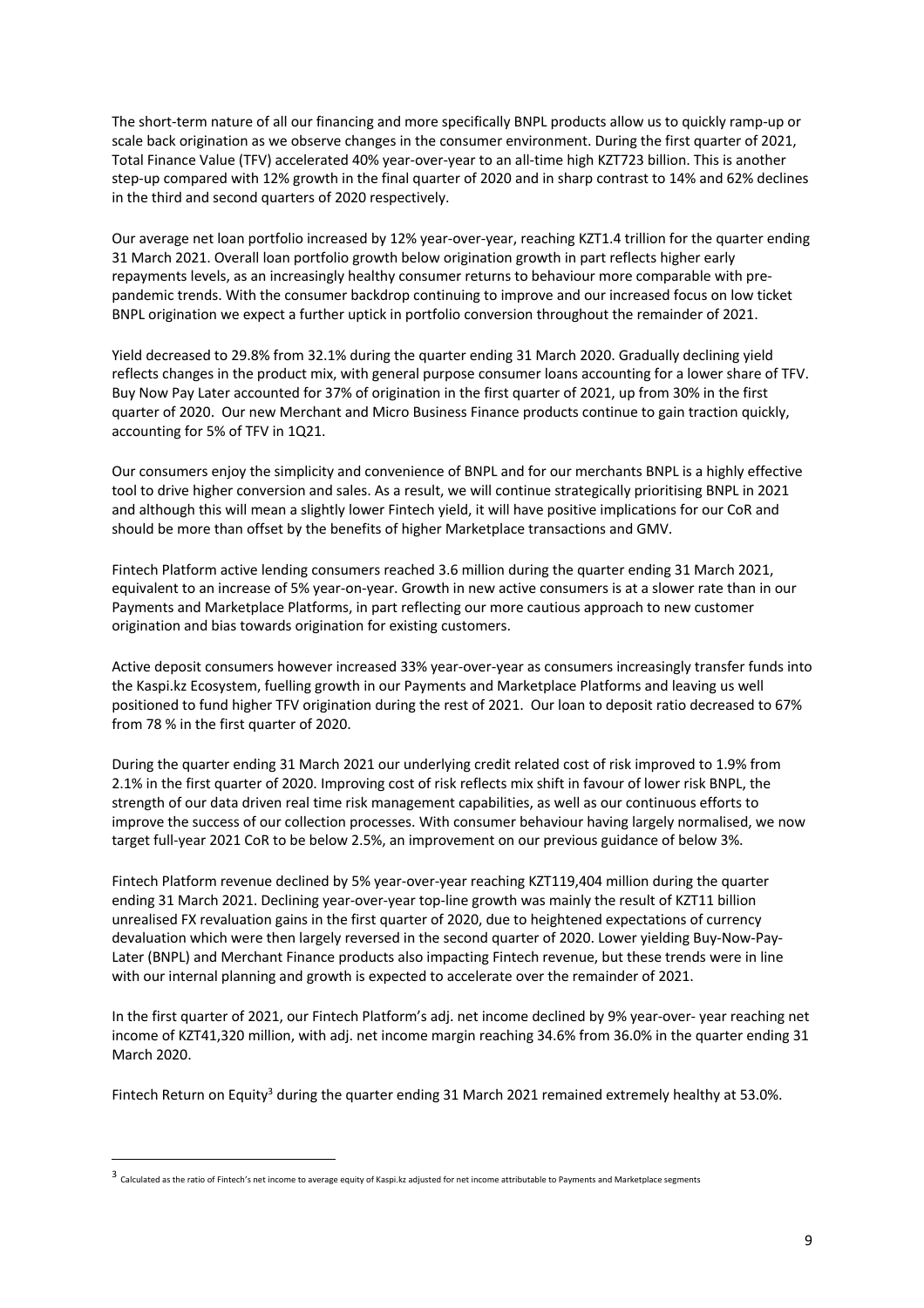Assuming the macro-backdrop continues to improve for the remainder of 2021, we expect a substantial acceleration in TFV origination. Although we will continue to prioritise our BNPL product, approximately 10% of TFV growth will come from our recently launched merchant financing and SME Fintech products. As a result, we now expect yield to be around 30%, which is slightly lower than our previous assumption. However, we now expect CoR to be below 2.5% and the combined effect of these changes is broadly net income neutral. Overall, we continue to expect another year of healthy profitability growth from our Fintech Platform.

### **Upgrading full-year 2021 guidance**

|  |                                                   | 10'21A            | Old 2021<br>Guidance          | <b>New 2021</b><br>Guidance | Comment                                                                                      |
|--|---------------------------------------------------|-------------------|-------------------------------|-----------------------------|----------------------------------------------------------------------------------------------|
|  | <b>RTPV</b>                                       | 98%<br>YoY Growth | 85%-90%<br>YoY Growth         | Around 95%<br>YoY Growth    | Driven by growth in Kaspi Pay<br>POS network, merchants and<br>adoption of Kaspi QR payments |
|  | <b>Average Balances</b><br>on Current<br>Accounts | 90%<br>YoY Growth | 40-45%<br>YoY Growth          | Around 50%<br>YoY Growth    | Growth in users<br>and transactions                                                          |
|  | <b>Net Income</b><br>$Marqin^{(1)}$               | 57.0%             | <b>High 50%</b>               | Around 60%                  | Increasing penetration of Kaspi<br>Pay proprietary payment network<br>in-store purchases     |
|  | Yield                                             | 29.8%             | <b>Slight decrease</b><br>YoY | Around 30%                  | High adoption of Merchant<br>Finance and BNPL. lower cost<br>of risk products                |
|  | <b>Cost of Risk</b>                               | 1.9%              | <b>Below 3.0%</b>             | <b>Below 2.5%</b>           |                                                                                              |
|  | <b>Adjusted Net</b><br>Income <sup>(1)</sup>      | <b>KZT 79 B</b>   | Around KZT 410 B              | Above KZT 410 B             | Driven by strong Payments<br>Platform top & bottom-line<br>growth                            |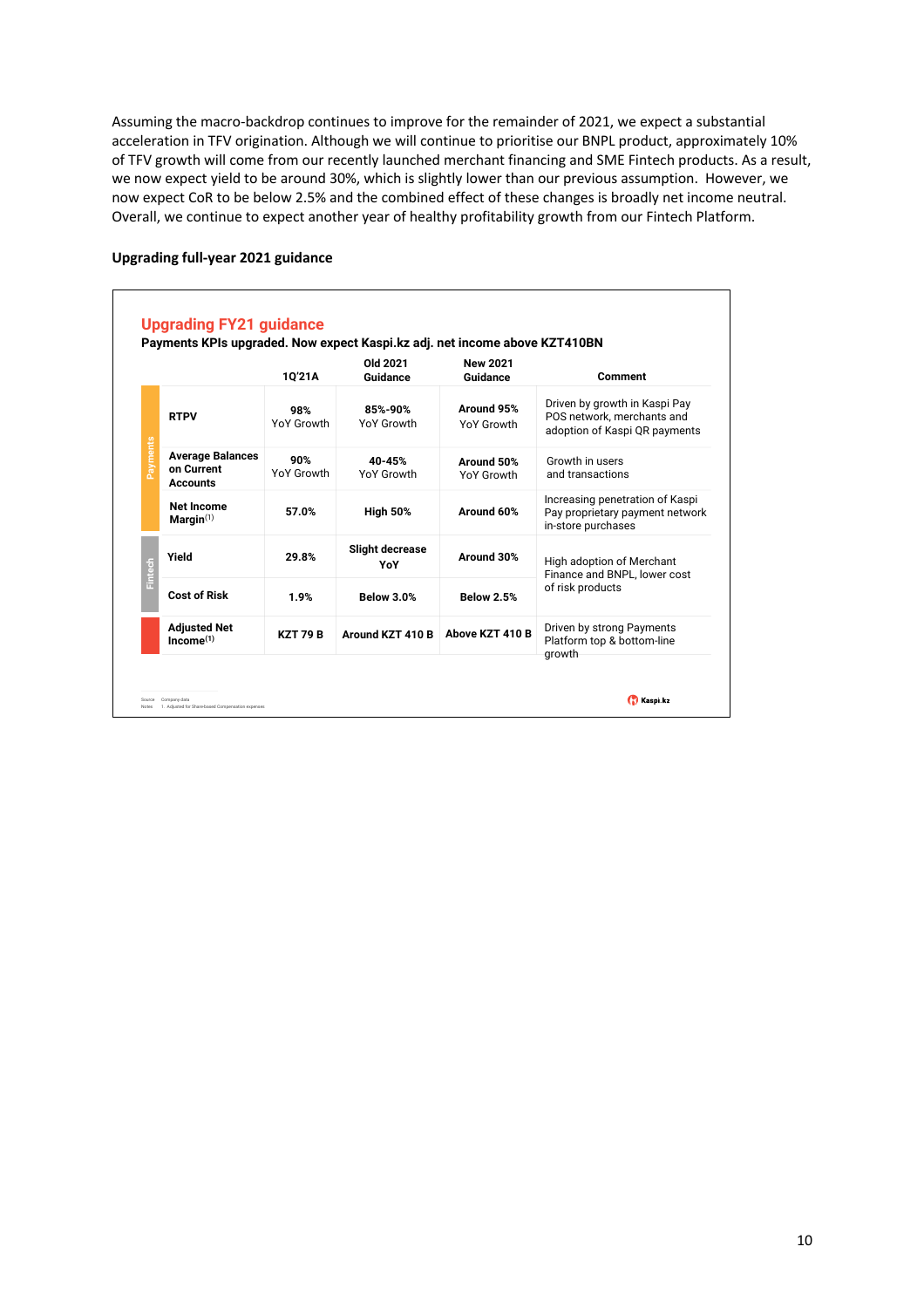#### **Guidance for full-year 2021**

|                                                       | 2020A             | 1Q'21A            | 2021 Guidance                    |
|-------------------------------------------------------|-------------------|-------------------|----------------------------------|
| <b>RTPV</b>                                           | KZT6,239 B        | 98%<br>YoY Growth | Around 95%<br>YoY Growth         |
| <b>Average Balances on</b><br><b>Current Accounts</b> | <b>KZT333B</b>    | 90%<br>YoY Growth | Around 50%<br>YoY Growth         |
| <b>Take Rate</b>                                      | 1.3%              | 1.2%              | Around 1.2%                      |
| Net Income Margin(1)                                  | 52.1%             | 57.0%             | Around 60%                       |
| <b>GMV</b>                                            | <b>KZT818B</b>    | 75%<br>YoY Growth | Around 100% growth<br>YoY Growth |
| <b>Take Rate</b>                                      | 7.7%              | 8.2%              | Around 8.0%                      |
| Net Income Margin(1)                                  | 60.0%             | 62.1%             | <b>High 60%</b>                  |
| <b>TFV</b>                                            | <b>KZT1,833 B</b> | 40%<br>YoY Growth | Around 100% growth<br>YoY Growth |
| <b>Conversion Rate</b>                                | 1.4x              | 1.6               | Above 2.0                        |
| Yield                                                 | 32.6%             | 29.8%             | Around 30%                       |
| <b>Cost of Risk</b>                                   | 1.8%              | 1.9%              | <b>Below 2.5%</b>                |
| Net Income Margin(1)                                  | 37.8%             | 34.6%             | Mid 30%                          |
| Adjusted Net Income(1)                                | <b>KZT274.3 B</b> | <b>KZT 79 B</b>   | Above KZT 410 B                  |

Our cash generation capacity remains as strong as ever. As has been the case in previous years we seek to maintain a 50bps buffer above local NBK capital adequacy requirements but thereafter, in the absence of M&A, are committed to returning excess cash to shareholders.

#### **Stock based compensation**

Following the introduction of our share-based LTIP program in 2020, amortisation of stock based compensation during the first quarter of 2021 amounted to KZT4,180 million.

In March 2021, share options in the quantity of 382,223 shares were exercised from treasury shares under the share-based LTIP plan. Total shares outstanding as at 31 March 2021 were 192,187,223.

Outstanding share options as at 31 March 2021 were 1,582,892.

### **Conference call information**

On 26 April 2021 Kaspi.kz will host a conference call and webcast at 1.00pm (London) (8.00am U.S. Eastern Time, 6.00pm Nur-Sultan time) to review and discuss the company's results for the first quarter of 2021. To pre- register for this call, please go to the link below. You will receive your access details via email.

https://www.incommglobalevents.com/registration/client/7367/kaspikz-q1-2021- conference/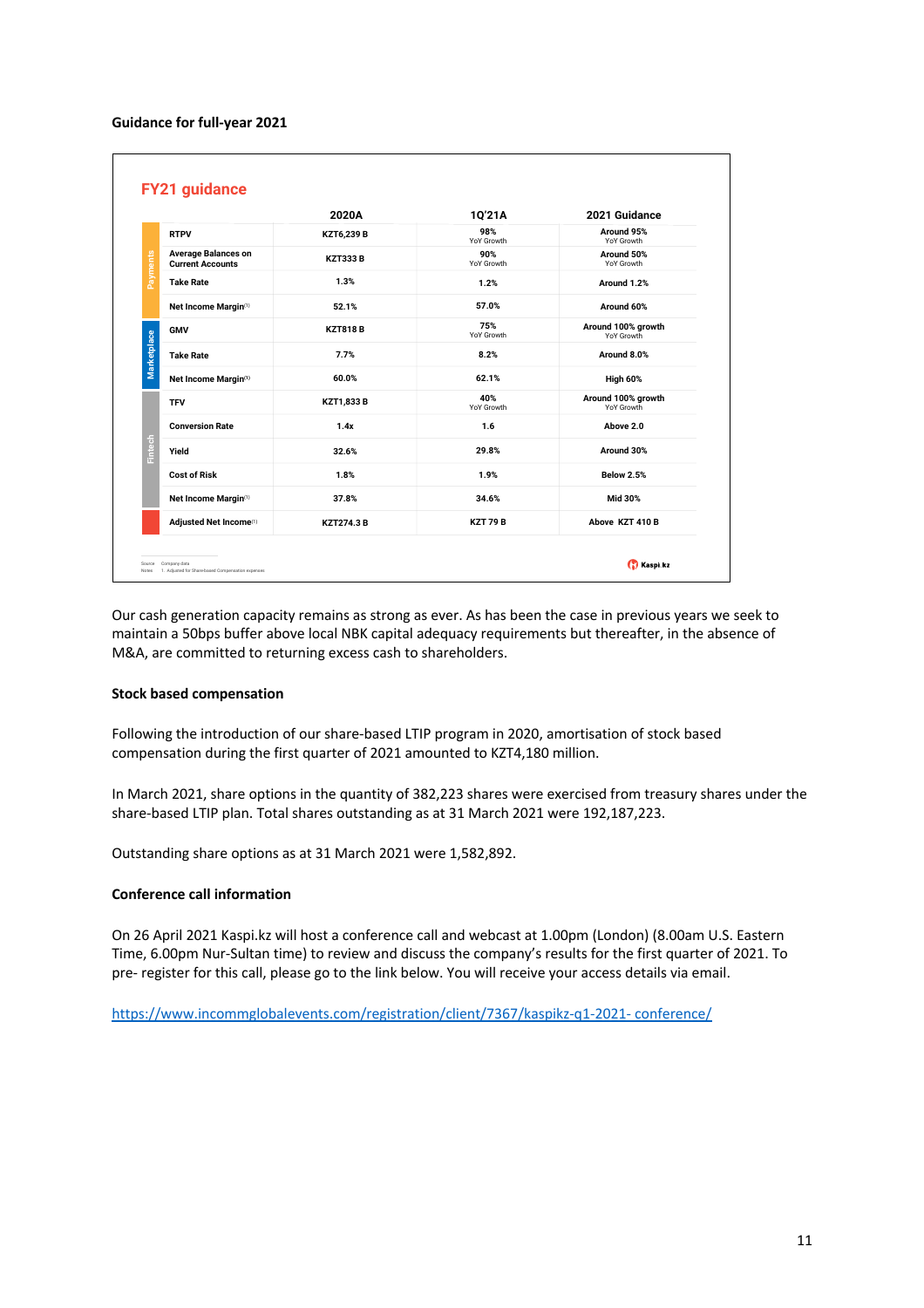### **About Kaspi.kz**

Kaspi.kz is the largest Payments, Marketplace and Fintech Ecosystem in Kazakhstan with a leading market share in each of its key services and products. At the core of the Kaspi.kz Ecosystem is the Kaspi.kz Super App, the leading mobile app in the country.

The Kaspi.kz Super App serves as a single gateway to all services and is an integral part of people<sup>'</sup> s daily lives in Kazakhstan. As people's daily lives become increasingly digitalised, Super App usage is expected to grow supported by accelerating consumer adoption of cashless payments, e-Commerce and digital financial services.

Kaspi.kz<sup>'</sup> s Ecosystem business model, where the growth and development of one service contributes to the growth and development of other services, creates a powerful virtuous cycle. A growing number of services being used by consumers results in synergies across all Platforms, structurally high profitability and creates a powerful self- reinforcing network effect, giving Kaspi.kz strong competitive advantages.

Kaspi.kz has been listed on the London Stock Exchange since 2020.

#### **For further information**

david.ferguson@kaspi.kz

+44 7427 751 275

#### **Forward-looking statements**

Some of the information in this announcement may contain projections or other forward-looking statements regarding future events or the future financial performance of Kaspi.kz. You can identify forward looking statements by terms such as "expect", "believe", "anticipate", "estimate", "intend", "will", "could," "may" or "might", the negative of such terms or other similar expressions. Kaspi.kz wish to caution you that these statements are only predictions and that actual events or results may differ materially. Kaspi.kz does not intend to update these statements to reflect events and circumstances occurring after the date hereof or to reflect the occurrence of unanticipated events. Many factors could cause the actual results to differ materially from those contained in projections or forward-looking statements of Kaspi.kz, including, among others, general economic conditions, the competitive environment, risks associated with operating in Kazakhstan, rapid technological and market change in the industries the Company operates in, as well as many other risks specifically related to Kaspi.kz and its respective operations.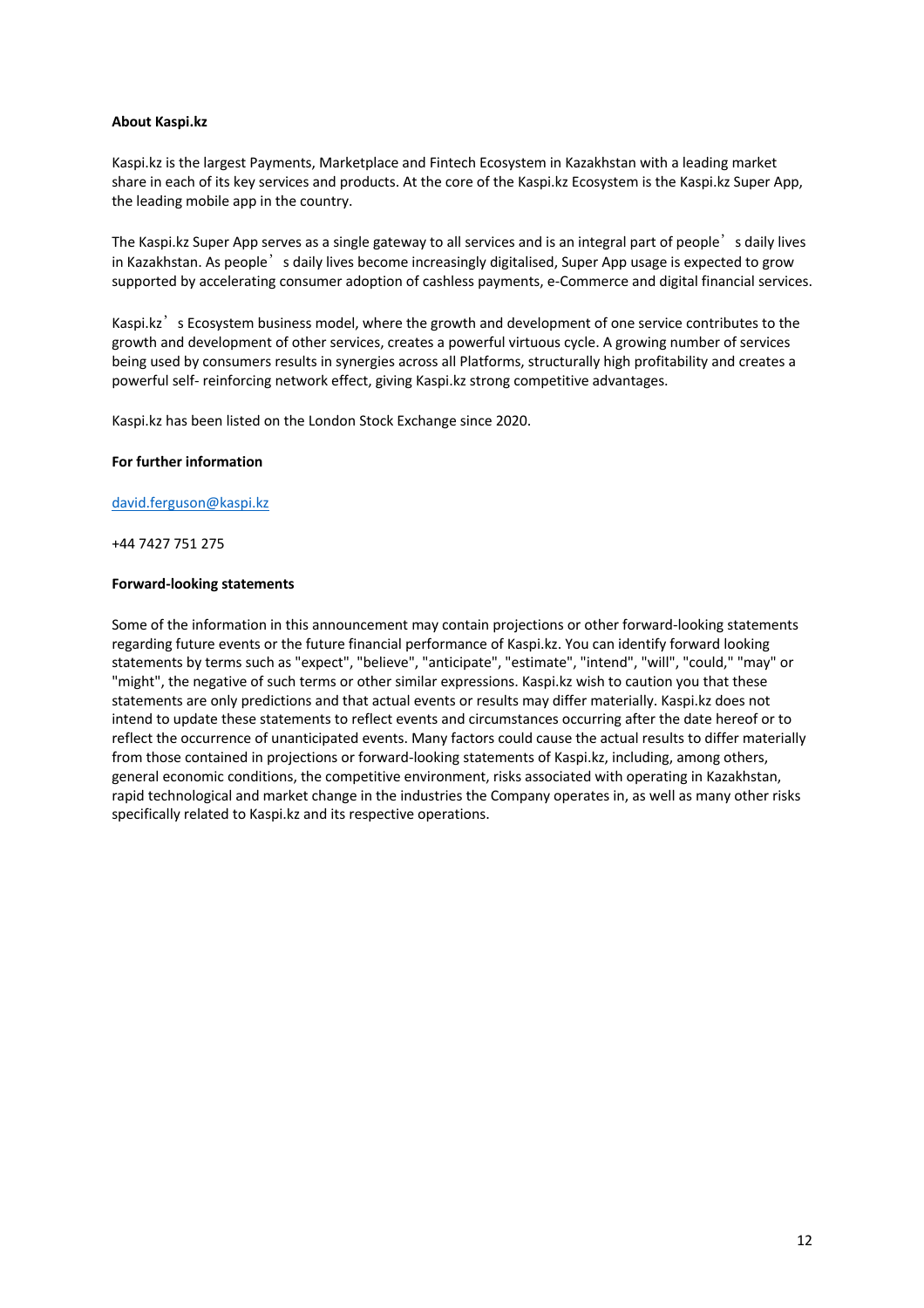# **Kaspi.kz Consolidated Income Statement**

|                                     | 1Q 2020, KZT<br>ΜМ | 1Q 2021, KZT<br>ΜМ | 1Q 2021 ADJUSTED,<br><b>KZT MM</b> |
|-------------------------------------|--------------------|--------------------|------------------------------------|
| Revenue                             | 159,981            | 182,793            | 182,793                            |
| growth, %                           |                    |                    | 14.3%                              |
| <b>Interest Revenue</b>             | 76,802             | 88,592             | 88,592                             |
| Fees, Commissions & Other           | 43,892             | 40,236             | 40,236                             |
| Transaction & Membership Revenue    | 18,596             | 32,006             | 32,006                             |
| Seller fees                         | 11,085             | 22,652             | 22,652                             |
| Other gains and losses              | 9,606              | (693)              | (693)                              |
| <b>Cost of revenue</b>              | (45, 531)          | (56,094)           | (55, 917)                          |
| growth, %                           |                    |                    | 22.8%                              |
| % of revenue                        | 28.5%              | 30.7%              | 30.6%                              |
| <b>Interest Expenses</b>            | (31,086)           | (40, 882)          | (40, 882)                          |
| <b>Transaction Expenses</b>         | (3, 441)           | (2,987)            | (2,987)                            |
| <b>Operating Expenses</b>           | (11,004)           | (12, 225)          | (12,048)                           |
| <b>Total net revenue</b>            | 114,450            | 126,699            | 126,876                            |
| growth, %                           |                    |                    | 10.9%                              |
| margin, %                           | 71.5%              | 69.3%              | 69.4%                              |
| Technology & product development    | (5,875)            | (9,540)            | (7, 722)                           |
| Sales and marketing                 | (9,007)            | (15, 344)          | (15, 344)                          |
| General and administrative expenses | (3, 423)           | (5, 529)           | (3,344)                            |
| Provision expense                   | (20, 491)          | (7, 409)           | (7, 409)                           |
| <b>Operating income</b>             | 75,654             | 88,877             | 93,057                             |
| growth, %                           |                    |                    | 23.0%                              |
| margin, %                           | 47.3%              | 48.6%              | 50.9%                              |
| Income tax                          | (12, 721)          | (14, 194)          | (14, 437)                          |
| <b>Net income</b>                   | 62,933             | 74,683             | 78,620                             |
| growth, %                           |                    |                    | 24.9%                              |
| margin, %                           | 39.3%              | 40.9%              | 43.0%                              |